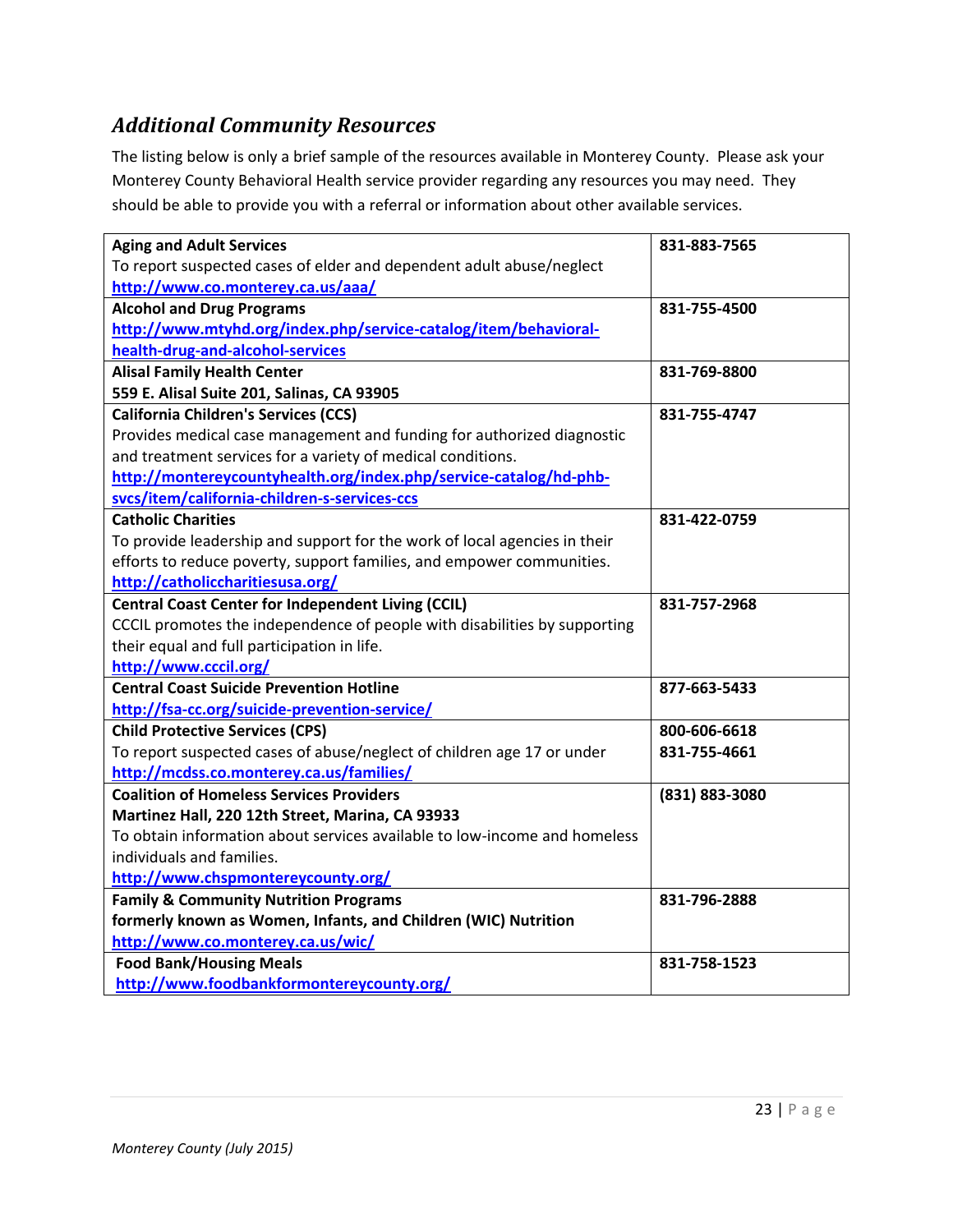# *Additional Community Resources [continued]*

| Monterey County Health Clinic at Marina,                              | 831-384-1454             |
|-----------------------------------------------------------------------|--------------------------|
| 3155 De Forest Road, Marina, CA 93933                                 |                          |
| http://www.mtyhd.org/index.php/locations/clinic-                      |                          |
| locations/item/monterey-county-health-clinic-at-marina                |                          |
| <b>Monterey County Rape Crisis Center</b>                             | 831-424-4357 Salinas     |
| http://www.mtryrapecrisis.org/                                        | 831-375-4357 Monterey    |
| National Alliance on Mental Illness (NAMI) - Monterey                 | 831-375-6264             |
| A resources for those dealing with mental health issues and for their |                          |
| families                                                              |                          |
| http://www.namimonterey.org/                                          |                          |
| <b>National Suicide Prevention Hotline</b>                            | 800-273-8255             |
| http://www.suicidepreventionlifeline.org/                             |                          |
| <b>Pajaro Wellness Center</b>                                         | 831-800-7530             |
| 339 Pajaro St. Salinas, CA 93906                                      |                          |
| <b>Monterey County Libraries</b>                                      | <b>Various locations</b> |
| http://www.co.monterey.ca.us/library/                                 |                          |
| <b>Seaside Family Health Center,</b>                                  | 831-899-8100             |
| 1150 Fremont Blvd., Seaside, CA 93955                                 |                          |
| http://www.mtyhd.org/index.php/locations/clinic-                      |                          |
| locations/item/seaside-family-health-center                           |                          |
| St. James Christian Methodist Episcopal Church                        | 831-422-3741             |
| 285 Calle Cebu St. Salinas, CA 93901                                  |                          |
| http://stjamescme.org/                                                |                          |
| United Way 2-1-1                                                      | $2 - 1 - 1$              |
| Information on community resources                                    |                          |
| http://www.unitedwaymcca.org/2-1-1                                    |                          |